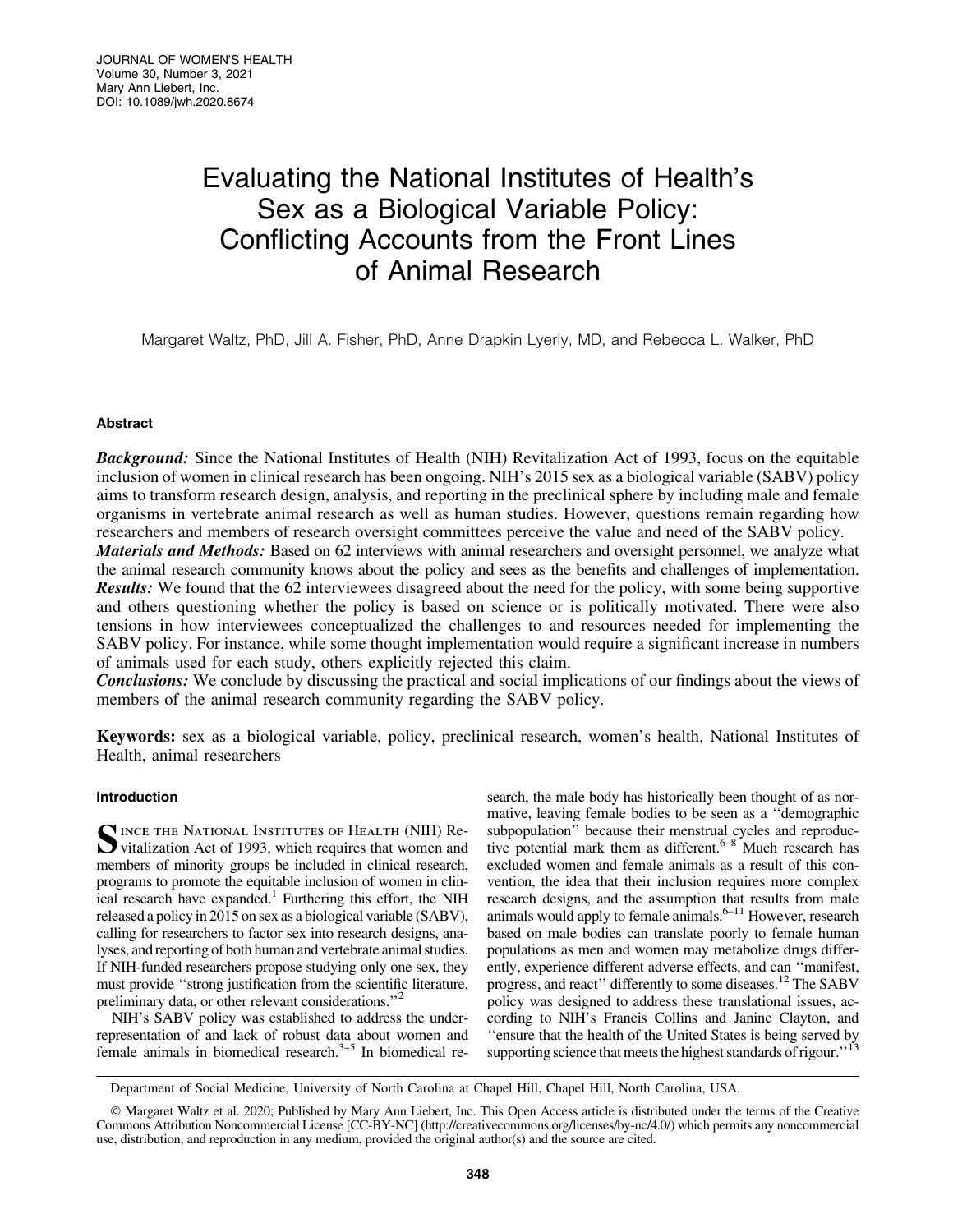To date, little empirical research has been conducted about researchers' and research oversight committees' perceptions of NIH's SABV policy. A recent survey of NIH Study Section members found that grant reviewers perceive that more applications now address SABV, indicating that implementation of the SABV policy is improving.<sup>14</sup> Yet reviewers' perspectives on how to evaluate the execution of SABV when reviewing grants differed, and some had "negative attitudes toward the policy."<sup>14</sup> Particularly absent is information regarding how the animal research community perceives the value of investigating sex effects during preclinical research as required by the SABV policy. In this article, we report on what animal researchers and Institutional Animal Care and Use Committee (IACUC) veterinary and leadership members articulate as the value of the SABV policy as well as challenges to its implementation.

#### Materials and Methods

We conducted semi-structured interviews with 62 U.S.-based animal researchers and key IACUC members to explore views about animal welfare and research oversight, research design methodological choices, and translational science challenges. One section of the interview guide (Table 1) focused on NIH's SABV policy and respondents' perceptions of the importance of sex-based methodologies during preclinical research. As is typical of semi-structured interviewing, the interviewer adapted questions to best fit the experience of the respondent and asked follow-up questions probing relevant topics that emerged during the interview.<sup>15</sup> All interviews were conducted by telephone and lasted  $\sim$  75 minutes. The institutional review board of the University of North Carolina approved all procedures.

We identified eligible participants for our study through web searches and snowball sampling, focusing on biomedical researchers who used vertebrate animals and worked in academia or the private sector. Our recruitment strategy aimed for a national sample of scientists with institutional and participant demographic diversity, so we capped active recruitment to two people per institution and adjusted outreach efforts to have representation by gender, race, and ethnicity. Recruitment began in September 2018, and interviews were completed by December 2018. In total, we e-mailed 250 animal researchers and IACUC members. Only 9.2% explicitly declined participation, and the interview response rate was 24.8%.

All interviews were transcribed in full. To facilitate analysis, we (M.W., J.A.F., and R.L.W.) created memos summarizing key findings from the interviews.16 Relevant to this article, we memoed interviewees' perspectives on NIH's SABV policy using the following questions as guides: ''What does the informant know about the SABV policy? What do they say are the benefits of the SABV policy? What do they report as reasons why the policy might be problematic?'' We also memoed the interviewees' current scientific practices regarding the SABV policy, such as how they reported applying SABV to their work and any difficulties they encountered. For interviews with IACUC members, we also documented any concerns or changes in IA-CUC practices that had arisen from the policy. All authors used these memos to identify themes that emerged regarding the SABV policy across all interviews, and we discussed these themes together to prioritize how to focus the analysis. After organizing these themes, the lead author (M.W.) returned to the transcripts to identify in more fine-grained detail what interviewees said about the SABV policy. We summarize our findings

#### Table 1. Interview Guide Questions Pertaining to Sex as a Biological Variable

#### Animal researcher interviews

- One area of translation that has received attention lately has been in the inclusion of sex and gender variation as part of the design of research protocols and analysis of study findings. The NIH now has guidelines encouraging the inclusion of sex as a biological variable in animal studies and we are curious what information is actually out there.
	- $\circ$  What have you heard about NIH's guidelines? [If heard about]
	- $\circ$  What do you understand NIH to be encouraging researchers to do with their new guidelines?
	- $\circ$  What do you think is their justification for including sex and gender variation?
	- $\circ$  Tell me a little [more] about how sex is taken into account in your work? (probe: research questions, protocol design, data collection, analysis)
	- $\circ$  How have the NIH guidelines changed your approach to considering sex as a biological variable?
	- [If not heard about]
	- $\circ$  The NIH has implemented a guideline, effective in 2016, that requires the use of both sexes in vertebrate animal research unless the use of only one sex is adequately justified.
	- $\circ$  What are your thoughts on this approach?
	- $\circ$  Tell me a little about how sex is taken into account in your work? (probe: research questions, protocol design, data collection, analysis)
	- [All interviewees]
	- $\circ$  Opinions vary about the importance of requiring the use of female organisms in research, how important do you think it is? (Why?)
	- $\circ$  What are the challenges for including female organisms in nonhuman animal research? (Why?)
	- $\circ$  How have these challenges impacted your own personal experience?
- IACUC interviews
	- The NIH has new guidelines encouraging the inclusion of sex as a biological variable in animal studies, and we are curious what information is actually out there.
		- $\circ$  What have you heard about these NIH guidelines?  $\circ$  How do these guidelines change the work that you
		- do? (probe: selection of animals, protocol renewals)  $\circ$  Why do you think NIH has developed these
		- guidelines?  $\circ$  Opinions vary about the importance of requiring the use of female organisms in research, how important do you think it is? (Why?)
		- Based on your conversations with researchers or your deliberations as a committee, what are the challenges to including female organisms in nonhuman animal research? (Why?)
		- $\circ$  What challenges are there to implementing NIH's guidelines on sex and gender at your institution? (Why?)

NIH, National Institutes of Health; IACUC, Institutional Animal Care and Use Committee.

below using illustrative quotes to represent the diverse perspectives within the animal research community on the SABV policy.

#### Results

Sixty-two members of the animal research community were interviewed: 15 in the oversight role and 47 in the researcher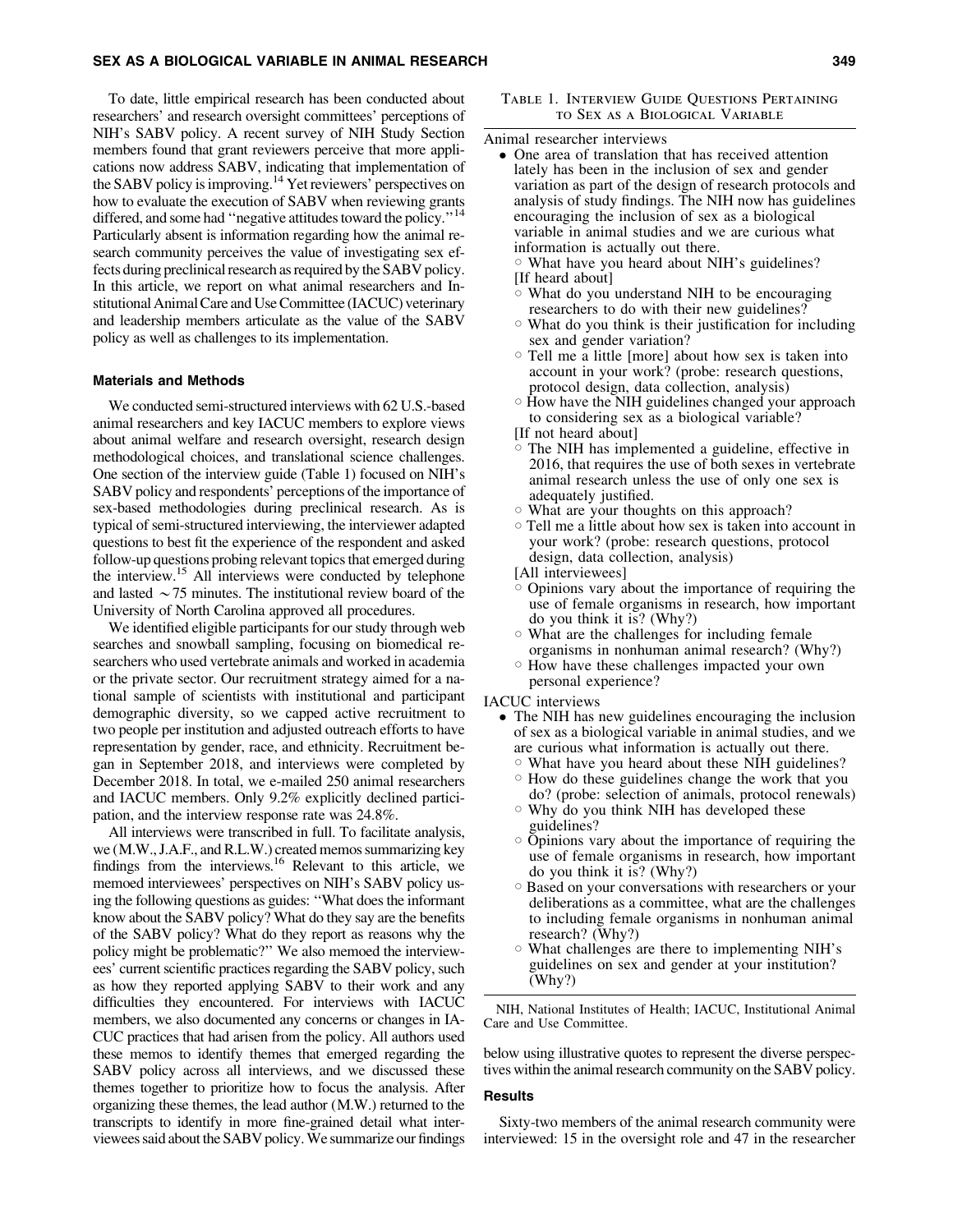| Variable                         |                         | Frequency Percentage |
|----------------------------------|-------------------------|----------------------|
| Gender                           |                         |                      |
| Man                              | 29                      | 46.8                 |
| Woman                            | 33                      | 53.2                 |
| Age, years                       |                         |                      |
| $30 - 39$                        | 9                       | 14.5                 |
| $40 - 49$                        | 15                      | 24.2                 |
| $50 - 59$                        | 17                      | 27.4                 |
| $60 - 69$                        | 14                      | 22.6                 |
| $70 - 79$                        | 6                       | 9.7                  |
| Did not report                   | 1                       | 1.6                  |
| Race                             |                         |                      |
| Asian                            | 4                       | 6.5                  |
| <b>Black or African American</b> | $\frac{2}{3}$           | 3.2                  |
| More than one race               |                         | 4.8                  |
| White                            | $\overline{52}$         | 83.9                 |
| Did not report                   | 1                       | 1.6                  |
| Ethnicity                        |                         |                      |
| Hispanic or Latino               | 3                       | 4.8                  |
| Not Hispanic or Latino           | 58                      | 93.5                 |
| Did not report                   | 1                       | 1.6                  |
| Education                        |                         |                      |
| <b>DVM</b>                       | 14                      | 22.6                 |
| DVM, PhD                         | 6                       | 9.7                  |
| MD                               | $\overline{c}$          | 3.2                  |
| MD, PhD                          | $\mathbf{1}$            | 1.6                  |
| MPH, PhD                         | $\overline{\mathbf{c}}$ | 3.2                  |
| <b>MS</b>                        | $\mathbf{1}$            | 1.6                  |
| PhD                              | 35                      | 56.5                 |
| PhD, RN                          | 1                       | 1.6                  |
| Time in the field, years         |                         |                      |
| $2 - 5$                          | 3                       | 4.8                  |
| $6 - 10$                         | 8                       | 12.9                 |
| $11 - 20$                        | 14                      | 22.6                 |
| $20+$                            | 37                      | 59.7                 |
| Institution type                 |                         |                      |
| Private academic institution     | 16                      | 25.8                 |
| Public academic institution      | 37                      | 59.7                 |
| Institution other than academic  | 9                       | 14.5                 |

role. Interviewees' self-reported demographic characteristics are presented in Table 2. Our sample included 29 men (46.8%) and 33 women (53.2%). Most (83.9%) identified as White. Interviewees held at least one graduate or professional degree in a scientific field of study, such as human or veterinary medicine, pharmacology, neuroscience, immunology, genetics, and biology. Over half (59.7%) had worked in their field for over 20 years. Most (85.5%) were associated with academic institutions, primarily public academic institutions (59.7%). Our sample was geographically distributed throughout the United States, with 45% working in the East, 34% in the Midwest, and 21% in the West. Our findings are explicated below; and main points are summarized in Table 3.

# Familiarity with NIH's SABV policy

When asked whether they had heard of NIH's SABV policy, most interviewees said that they were familiar with it from receiving NIH extramural funding and/or serving on NIH study sections. However, some held misunderstandings about

|  | TABLE 3. SUMMARY OF KEY THEMES |  |  |
|--|--------------------------------|--|--|
|--|--------------------------------|--|--|

| Key themes                                                                                                                                                                                                                                                                                                                                                                                                                                                                                                                             |
|----------------------------------------------------------------------------------------------------------------------------------------------------------------------------------------------------------------------------------------------------------------------------------------------------------------------------------------------------------------------------------------------------------------------------------------------------------------------------------------------------------------------------------------|
| • Varied levels of support for the SABV policy<br><b>Most interviewees were supportive, emphasizing its</b><br>importance for translational purposes.                                                                                                                                                                                                                                                                                                                                                                                  |
| Others questioned the need for the policy. They noted<br>that including both male and female animals was<br>important for human trials but less necessary for<br>preclinical research.                                                                                                                                                                                                                                                                                                                                                 |
| ○ While some questioned whether the policy was<br>needed for scientific purposes or was politically<br>motivated, others critiqued it for not being stringent<br>enough in its mandate by only asking scientists to<br>"consider" sex.                                                                                                                                                                                                                                                                                                 |
| • Differing views about implementation challenges                                                                                                                                                                                                                                                                                                                                                                                                                                                                                      |
| <sup>o</sup> Some thought that implementation would require a<br>significant increase in numbers of animals used for<br>each study and, as a result, increase research costs.<br>Others explicitly rejected this claim saying that the<br>policy does not require doubling of animal numbers.                                                                                                                                                                                                                                          |
| <sup>o</sup> Some thought that female animals' estrous cycles<br>introduced problematic variability in research<br>protocols. Others disagreed about the degree to<br>which the estrous cycle creates problems for<br>research, and others still argued that the estrous<br>cycle—and the variability it can introduce—proves<br>the importance of including females in research.<br>○ Some deemed the policy to be an unfunded mandate,<br>which without adequate resources could inhibit<br>researchers' ability to study two sexes. |
| $0 \land \overline{D} \overline{M}$ and $\overline{M}$ are $\overline{M}$ and $\overline{M}$ are $\overline{M}$ and $\overline{M}$ are $\overline{M}$ and $\overline{M}$ are $\overline{M}$ are $\overline{M}$ and $\overline{M}$ are $\overline{M}$ are $\overline{M}$ are $\overline{M}$ are $\overline{M}$ are $\overline{M}$ are $\overline$                                                                                                                                                                                       |

SABV, sex as a biological variable.

the policy. One animal researcher (AR02), for instance, thought that the SABV policy referred only to human clinical trials and not preclinical research, and other interviewees misused the terms ''sex'' and ''gender'' when talking about the policy. By conflating sex and gender, interviewees demonstrated their lack of familiarity with the distinction between the terms, particularly the social construction of gender. $17$ 

#### Views on the importance of the SABV policy

Interviewees expressed various opinions about the SABV policy's importance. Some supported the policy, regardless of its impact on their work, whereas others questioned the need for it altogether.

#### Articulations of support

Many interviewees said that the policy was important because scientists should be using two sexes in their research unless the condition being studied is sex-linked. Some noted that animal selection has been ''male biased.'' Others argued that studying only one sex—regardless of which one—is a ''limitation'' because researchers leave out ''half of the population'' who may react differently to the drug or condition under investigation. As an IACUC member (IA10) commented, ''I think that particularly from a translational perspective, if you're interested in what your results in these animal models mean for the human population, it's a pretty large percentage of the population that you're ignoring if you're only looking at one sex—whether it's just males or just females.'' Similarly, an animal researcher (AR16) stated, ''If you want to improve the translation of your study from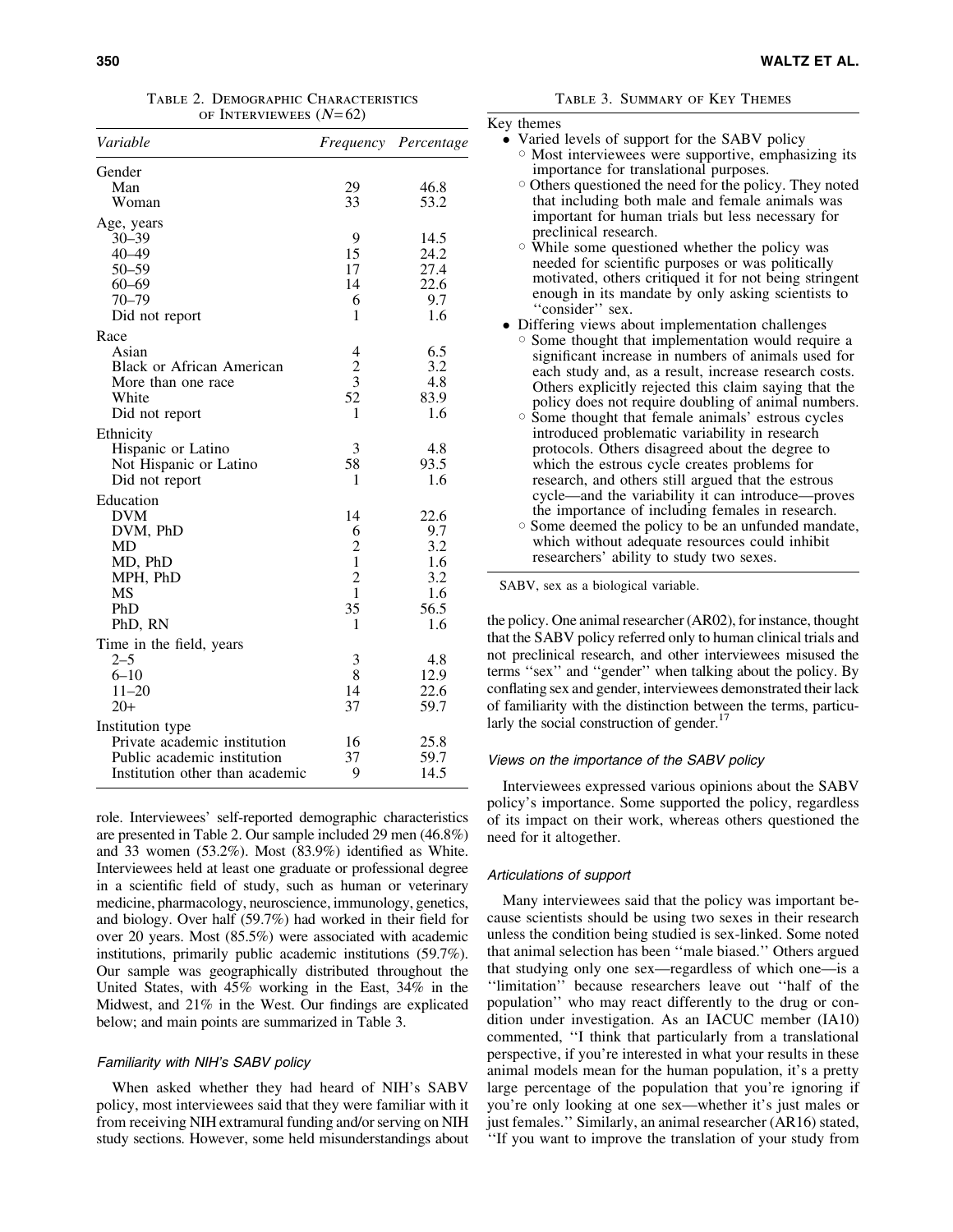preclinical to clinical, you need to pick an animal that is most representative of your target population. Why you would pick a male mouse [only] is a mystery to me.''

Some researchers thought that the SABV policy addresses these translational science problems. For example, one animal researcher (AR11) argued, ''If we don't know anything about females, that minimizes our capacity to translate to humans. Now that we know these things, and have a richer picture, I think that improves overall translation of the data.'' By including two sexes, researchers noted that studies may catch differences not previously observed. One researcher (AR36) explained that he began to study two sexes because of the policy and found that ''it wasn't necessarily that one sex wasn't affected. It's just that they were affected in different ways, which I think is more interesting, to be honest ... We're discovering things that we've previously sort of missed.''

Researchers also noted that the policy helps inform research questions, which can improve the rigor of research. One animal researcher (AR14) said that ''ultimately, until you ask the question, you don't know'' if sex differences may exist. Another researcher (AR10) asserted, ''Sometimes there is no sex difference, and it is okay to pool that data. But you can't find out there is no difference if you don't include both [sexes] ... People are wasting a lot of effort if they move to a human study but didn't know things reacted differently by sex.'' Interviewees also suggested that by shifting which research questions are asked, historical perceptions of the ''normal'' body as the male body are altered, which some considered an important goal of NIH's policy. An animal researcher (AR12) stated that the policy is needed because ''the male organism is not the default organism. Period. I think [two sexes] should be required.''

Some interviewees supportive of the policy even critiqued it for not being stringent enough in its mandate. One researcher (AR20) said, "At least what I have witnessed is now researchers are giving it lip-service in their grant applications and proposing some sort of strategy for addressing what the NIH wants you to address, but I don't know if the followthrough is there yet.'' One component underlying this concern is that the policy requires scientists only to ''consider'' sex.<sup>2</sup> Interviewees suggested that this language means investigators can ''get away with'' using only male mice, which some had experienced in the grant review process (AR20).

# Supportive but unaffected by the SABV policy

In addition to expressions of support, some interviewees noted that the policy would not impact their own work. Animal researchers who did not receive NIH funding were most obviously exempt from the policy. Among those with NIH funding, some had already been investigating sex effects, whereas others were studying a sex-linked disease. Additionally, researchers who used large animal models stated that the animal models themselves made it difficult to adapt to the policy. An animal researcher (AR03) studying nonhuman primates said that the numbers of primates studied are often small, so "if we're just going to test something in two monkeys, whether you have two males, two females, or one male and one female, you won't really be able to tell if there's any difference anyways. We usually try to do our best to comply to it [the policy], but sometimes it is just not really feasible.''

IACUC members held the position that the SABV policy would not change animal research oversight because of IA-CUCs' limited ability to enforce such a policy, particularly when not all the research they oversee is funded by the NIH. The primary perceived limit to their involvement in the SABV policy, as one IACUC member (IA06) explained, is the fact that IACUCs do not comment on the scientific merit of investigators' research. While she personally believed that the SABV policy is ''absolutely critical,'' she saw the policy as outside the scope of IACUC review because: ''I see that as essentially part of scientific merit, and so that's not something that we would see as within our purview .... We would never ask a researcher to perform an experiment that they couldn't fund.'' Similarly, another IACUC member (IA04) said that whether a researcher was using two sexes ''would not be our call ... I don't think it would be our place to say you need to go back and redesign this experiment to include females. Again, we don't oversee any experimental design. We are looking at the welfare of animals.''

#### Questioning the need for the SABV policy

Not all interviewees were convinced of the value of NIH's SABV policy. While these individuals typically thought considering sex was important in human trials, they thought that the study of sex in preclinical research is unnecessary. For instance, an IACUC member (IA09) understood the reason for developing the guidelines as ''that women were underrepresented'' but ''that is primarily in human studies as opposed to animal studies. I don't really know in terms of animal studies if there's a real bias.'' Other interviewees questioned whether the policy was needed for scientific purposes or if it was politically motivated. One animal researcher (AR32) observed, ''I think you would be questioned now if you just said, 'Oh, I bought male mice.' And that was your only justification for why you did that. I think people would say that was unacceptable and that you should study both. But whether that's sort of trying to be inclusive and politically correct or actually based on science, I'm not sure that that's clear.'' When asked why the NIH instituted the SABV policy, another animal researcher (AR23) replied, ''If you ask me that question after I've had a glass of wine, I'd say politics!'' Similarly, a researcher (AR01) commented that while ''gender [sic] is an extremely important variable,'' the consideration of sex in research ''has gotten politicized.'' He continued saying, ''I think NIH in their sort of blanket ruling on this may have hurt research a bit because, you know, there's only a certain amount of resources and money to study things, and for many questions, there may or may not be a gender bias. But I'm not sure you have to study it upfront  $\ldots$  So, personally, I don't like to have this dictated.'

#### Challenges to implementation

Beyond the various views on the SABV policy's importance, there were tensions in how interviewees conceptualized how the policy works in practice. Regardless of their level of support for the policy, some interviewees cited challenges to its implementation, including increased animal numbers, cost, or biological variability. Other interviewees explicitly countered these claims.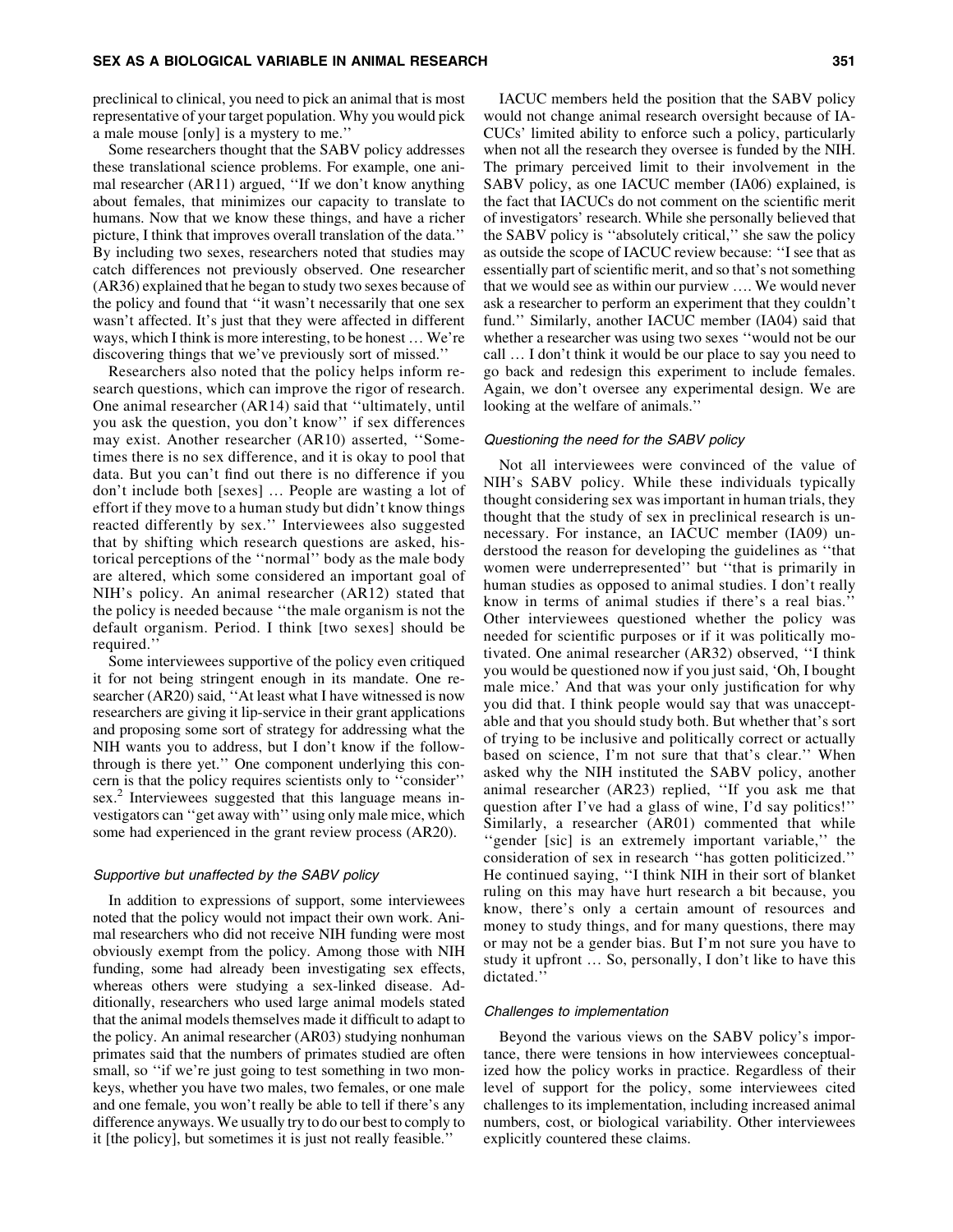#### Animal numbers and cost

A perceived increase in numbers of animals needed per study, and the associated costs and housing problems, were commonly mentioned challenges to enacting the policy. Some interviewees claimed that studying two sexes doubles the animal numbers. One researcher (AR11) stated, ''If you've only been studying one sex forever and you bring in a second sex, it doubles the cost of your study. ... And so NIH is going to have to acknowledge that if you double your sample size, that that has costs associated with it.'' Costs relate to the purchase and housing of animals. Some relayed that animals can be particularly expensive to procure because of demand or their use in breeding. Interviewees noted further that sex-specific housing is required to prevent pregnancies that may impact study outcomes, but it doubles the number of cages. One researcher (AR46) said that this can add expenses ''because oftentimes we get charged [by animal husbandry] by the cage, not the animals.'' Another (AR42) commented that researchers may not have ''the infrastructure to keep these animals separate.''

Undergirding some interviewees' concerns was their perception that the SABV policy was tantamount to an unfunded mandate. An animal researcher (AR34) declared that ''if you want us to study sex, we are really happy to do it. But we would love to have a little bit more money to do it ... Sounds like complaining, but for me this is a practical issue.'' Another researcher (AR15) noted that the NIH has not done a good job of ''putting their money where their mouth is.'' She worried about researchers conducting underpowered studies if they must use two sexes, but their budget is inadequate for the research question. Another researcher (AR13) took the point further and argued that studying sex differences is more resource intensive compared with conventional treatment efficacy studies:

You really have to do that study a lot. You'd really have to do it two or three times in female mice and two or three times in male mice. That's a huge investment in animal testing when you could have done six experiments with six different drugs and try to find out which is the best drug instead of focusing on one [drug] and seeing the difference between males and females.

Researchers noted that an increased number of animals have implications not only for financial costs but also for animal ethics concerns. One researcher (AR26) observed, ''There's also the idea from a humanitarian perspective that you want to reduce the number of mice that you're using .. So, then suddenly we're told that we need to do everything with both male and female mice, you're doing the opposite of reducing.'' Another (AR22) echoed this by emphasizing the ''wasted'' animals: ''Generally speaking, about 80 percent of the research you do is probably going to be trashed. This is basic research [I'm talking about] now. There's just a lot of failure that precedes right guesses. If the NIH is saying [to] do everything twice, that's going to create, in my mind, a lot of waste.''

While many interviewees believed that the SABV policy leads to increased animal numbers and cost, others did not see these as challenges *per se*. One researcher (AR29) countered the idea of using two sexes as wasteful by saying that before the policy, his laboratory studied male animals and discarded female animals. They now include female animals and have realized that ''throwing away half the population is wasting a lot of mice in the first place.'' Another (AR05) noted that the policy does not require researchers to double their animal numbers as ''there's very easy ways to quickly figure out if you have any kind of robust effect of sex. But people tend to kind of hide behind that [argument].'' Others indicated that using two sexes is important to discover sex-based differences early in the research process to save time and resources later. As one IACUC member (IA02) said, ''I think that the studies just need to be done properly. They need to have the appropriate number of animals. If that means you have to have more animals to study this drug because you're gonna look at both sexes, that's just what needs to be done." Similarly, an animal researcher (AR41) said, ''I get that it's harder and more expensive to do this other work [on sex differences], but we've got to face up to the fact that the way we're doing things right now [on only one sex] isn't necessarily working all that well. When the translation rate is 10%, I think it's time to rethink the strategies.''

# Variability and the estrous cycle

Interviewees noted another problem with the inclusion of two sexes in research: the introduction of variability in studies. Summarizing this challenge, an animal researcher (AR09) said that using more than one sex ''introduces another variable into an experiment that may make it more difficult to test your hypothesis ... And if you split between two sexes, and if there is a difference between sexes, you're going to lose statistical power to find the outcome that you're testing because you've introduced more variance in your population.'' However, other interviewees did not see variability as a negative feature of the inclusion of two sexes. Instead, they saw it as important for translational purposes, as evidenced by a researcher (AR46) who commented:

In science, we're taught to control for as many variables as possible so you're focused only on a certain thing . If your female subjects are responding differently than your male subjects, that becomes a confounder and makes your data less clean. But ... if that is indeed the outcome that your female subjects are behaving differently than your male subjects, that's something that's potentially important to know for when you want to translate these findings into humans.

Related to the potential introduction of variability is how participants perceived the role of the estrous cycle in studies. Some interviewees framed the estrous cycle as a problem, contending that researchers now working with female animals need to learn how to take consistent measurements given fluctuating estrogen levels. However, others disputed the position that estrous cycles present a challenge for research studies. One researcher (AR41), who thought that male animals are studied because of ''inertia,'' avowed, ''It's part of the standardization. It's 'Oh, you know, females have all of these fluctuating hormonal cycles and they're so messy and complicated.' ... I don't think this is free of any gender issues.'' Another researcher (AR36) pointed out, ''Males also have fluctuations over time as well as hormonal cycles, so the males aren't constant either. We just tend to emphasize females as being inconstant due to hormones.'' Other interviewees professed that the estrous cycle is a reason that female animals should be studied. As one researcher (AR37) asserted, ''The wording was that menstrual cycle might skew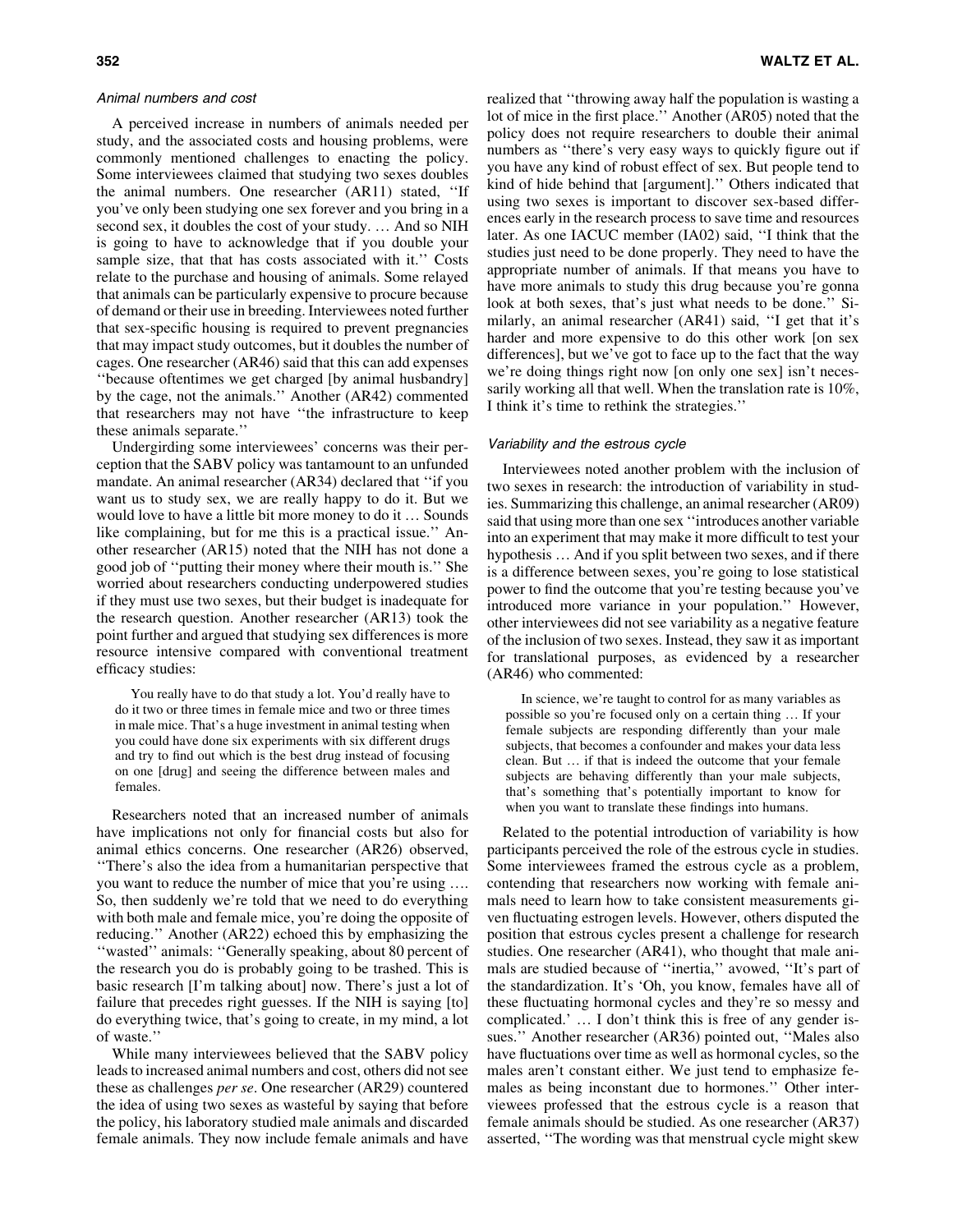the results. I'm going to flip it and say the menstrual cycle plays a role in the results, and therefore it should be part of your study.''

#### **Discussion**

We have described how some members of the animal research community view NIH's SABV policy, as well as what these stakeholders see as the challenges to implementing it. Interviewees voiced varying levels of support for the policy, with most emphasizing its importance for translational science. In fact, even when interviewees questioned the need for such a policy, most conceded that it is ''reasonable'' to ask the question of whether sex differences exist for drugs or disease trajectories.

Stakeholder support for the SABV policy, however, did not equate to an uncritical stance on its implementation. Many animal researchers and IACUC members identified logistical challenges, most related to additional costs. By studying two sexes, some interviewees said that the cost of research increases or even doubles due to the need for more animals and housing. Furthermore, when taking sex-based variability into account, studies might need to be repeated. For some, the perceived increased number of studies and animals required by the SABV policy also raised ethical concerns by contradicting efforts to reduce animal use in research.

Despite these challenges, many interviewees contended that the long-term payoff of studying two sexes is valuable. Implementation challenges are, therefore, a necessary component to improving research, which echoes what others have argued about the SABV policy and highlights the importance of curricular efforts to train researchers on how to incorporate  $SABV$ <sup>3,17–22</sup> Identification of sex differences early in the translational pipeline instead of during human clinical trials may ultimately save money and time. More importantly, the rigorous examination of potential sex differences may prevent women from experiencing disproportionately harmful adverse effects when drugs reach the market.<sup>1,19</sup>

This is not to say, however, that the short-term challenges of implementing the policy should be ignored. Deemed by some as an unfunded mandate, inadequate funding to conduct rigorous sex-based preclinical research may prevent or disincline even the most ardent supporters of the SABV policy from implementing and/or enforcing it. Furthermore, lack of clarity around stringency and enforcement of the policy may lead researchers to find other justifications for their use of only one sex in research to balance their budgets. This lack of clarity may have the unintended consequence of reproducing the environment that necessitated the need for the policy in the first place. Yet such ambiguity in the SABV policy also has the benefit of allowing interpretation of the mandate based on the proposed science. Furthermore, the existence of the SABV policy itself encourages and enables researchers to find sex differences they may not have found otherwise. Consequently, some commentators recommend that the SABV policy be more comprehensively incorporated into the research enterprise so that all animal researchers, not just NIH-funded investigators, are encouraged to consider how sex might be important to their research questions.<sup>23</sup>

The limitations of this study should be considered when interpreting these findings, including that we did not collect standardized information about when and if interviewees had received NIH funding or served as NIH grant reviewers. Additionally, semi-structured interviewing does not allow for quantitative reporting of findings or subgroup analyses in terms of demographic differences among interviewees. These limitations highlight the value of conducting a survey to identify the potential influence of such factors within the animal research community.

## **Conclusions**

More broadly, policy is a way of enacting social change.<sup>24</sup> By addressing the logistical challenges raised by our interviewees, the NIH has the opportunity to transform how researchers ask questions, design studies, analyze their results—and perhaps think about sex and gender. Our findings suggest that there is still work to do in dismantling frameworks that view the male sex as the norm and the female sex as ''other.''<sup>6</sup> While broader social change is not an explicit goal of the SABV policy, it is a necessary condition to ensure that the scientific enterprise is better equipped to address the questions that matter most to women's health.

## Authors' Contributions

M.W., J.A.F., A.D.L., and R.L.W. made substantial contributions to the conception and design of the work. M.W. and J.A.F. contributed to the analysis and interpretation of the data for the work and drafted the article. M.W., J.A.F., A.D.L., and R.L.W. contributed to the writing and revising of the work for important intellectual content, gave final approval of the version to be published, and agreed to be accountable for all aspects of the work in ensuring that questions related to the accuracy or integrity of any part of the work are appropriately investigated and resolved.

#### Acknowledgments

The authors are grateful for the research assistance of Julianne Kalbaugh, who conducted some of the interviews for this study and participated in memoing the transcripts, and Lisa McManus, who participated in memoing the transcripts.

#### Author Disclosure Statement

No competing financial interests exist.

#### Funding Information

Research reported in this article was supported under a grant from the National Institute of General Medical Sciences and the Office of Research on Women's Health (National Institutes of Health) through an administrative supplement for research on sex/gender influences made as part of award number R01GM099952, ''Healthy Volunteers as Model Organisms: Comparative Research Ethics and Policy for Phase I Trials'' (principal investigators: J.A.F. and R.L.W.).

## **References**

- 1. Arnegard ME, Whitten LA, Hunter C, Clayton JA. Sex as a biological variable: A 5-year progress report and call to action. J Womens Health (Larchmt) 2020;29:858–864.
- 2. National Institutes of Health. Consideration of sex as a biological variable in NIH-funded Research, 2015. Avail-